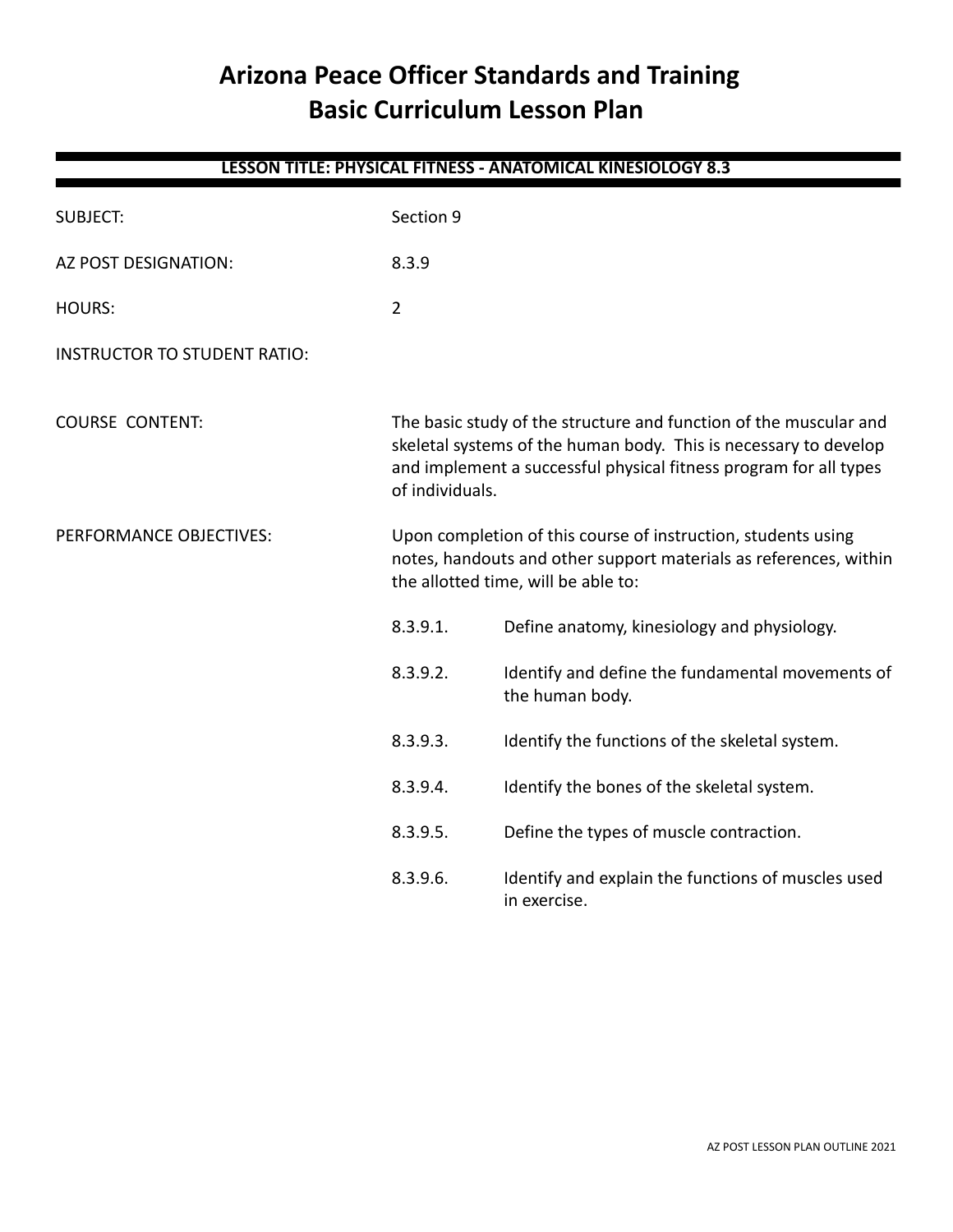| DATE FIRST PREPARED:<br>PREPARED BY:<br><b>REVIEWED - REVISED:</b><br><b>REVIEWED - REVISED:</b><br><b>REVIEWED - REVISED:</b><br><b>REVIEWED - REVISED:</b><br>REVIEWED - REVISED:<br>REVIEWED - REVISED: | August 1997<br>Lt. Angela Kwan, Phoenix P.D.<br>Lt. Angela Kwan, Phoenix P.D.<br>AZPOST (DocX)                                                                                                        | DATE: February 2004<br>DATE: April 2022<br>DATE:<br>DATE:<br>DATE:<br>DATE: |  |
|------------------------------------------------------------------------------------------------------------------------------------------------------------------------------------------------------------|-------------------------------------------------------------------------------------------------------------------------------------------------------------------------------------------------------|-----------------------------------------------------------------------------|--|
| AZ POST - APPROVAL:<br>AZ POST - APPROVAL:                                                                                                                                                                 | <b>Richard Watling</b><br>Lori Wait                                                                                                                                                                   | DATE: June 2004<br>DATE: April 2022                                         |  |
| LIST ANY PREREQUISITES:<br><b>LEAD INSTRUCTOR:</b>                                                                                                                                                         |                                                                                                                                                                                                       |                                                                             |  |
|                                                                                                                                                                                                            |                                                                                                                                                                                                       |                                                                             |  |
| BACK-UP INSTRUCTOR(S):                                                                                                                                                                                     |                                                                                                                                                                                                       |                                                                             |  |
| <b>INSTRUCTOR REFERENCES:</b>                                                                                                                                                                              | Physical Fitness Specialist Course Manual compiled by the Cooper<br>Institute of Aerobic Research, Dallas, Texas. Revised 1996.                                                                       |                                                                             |  |
| <b>CLASS LEVEL:</b>                                                                                                                                                                                        | Instructor                                                                                                                                                                                            |                                                                             |  |
| <b>TRAINING AIDS:</b>                                                                                                                                                                                      | Computer-aided slides on PowerPoint software.                                                                                                                                                         |                                                                             |  |
| <b>INSTRUCTIONAL STRATEGY:</b>                                                                                                                                                                             | Instructional objectives will be obtained through the use of<br>lecture, reading assignments, instructor demonstration and group<br>participation.                                                    |                                                                             |  |
| <b>SUCCESS CRITERIA:</b>                                                                                                                                                                                   | Success in this functional area will be demonstrated through the<br>attainment of a 70% passing grade on a written objective<br>examination comprised of multiple choice and true/false<br>questions. |                                                                             |  |
| <b>COMPUTER FILE NAME:</b>                                                                                                                                                                                 | 8.3.9 Sec 9 Anatomical Kinesiology                                                                                                                                                                    |                                                                             |  |
| DATE RELEASED TO THE SHARE FILE:                                                                                                                                                                           | May 27, 2022                                                                                                                                                                                          |                                                                             |  |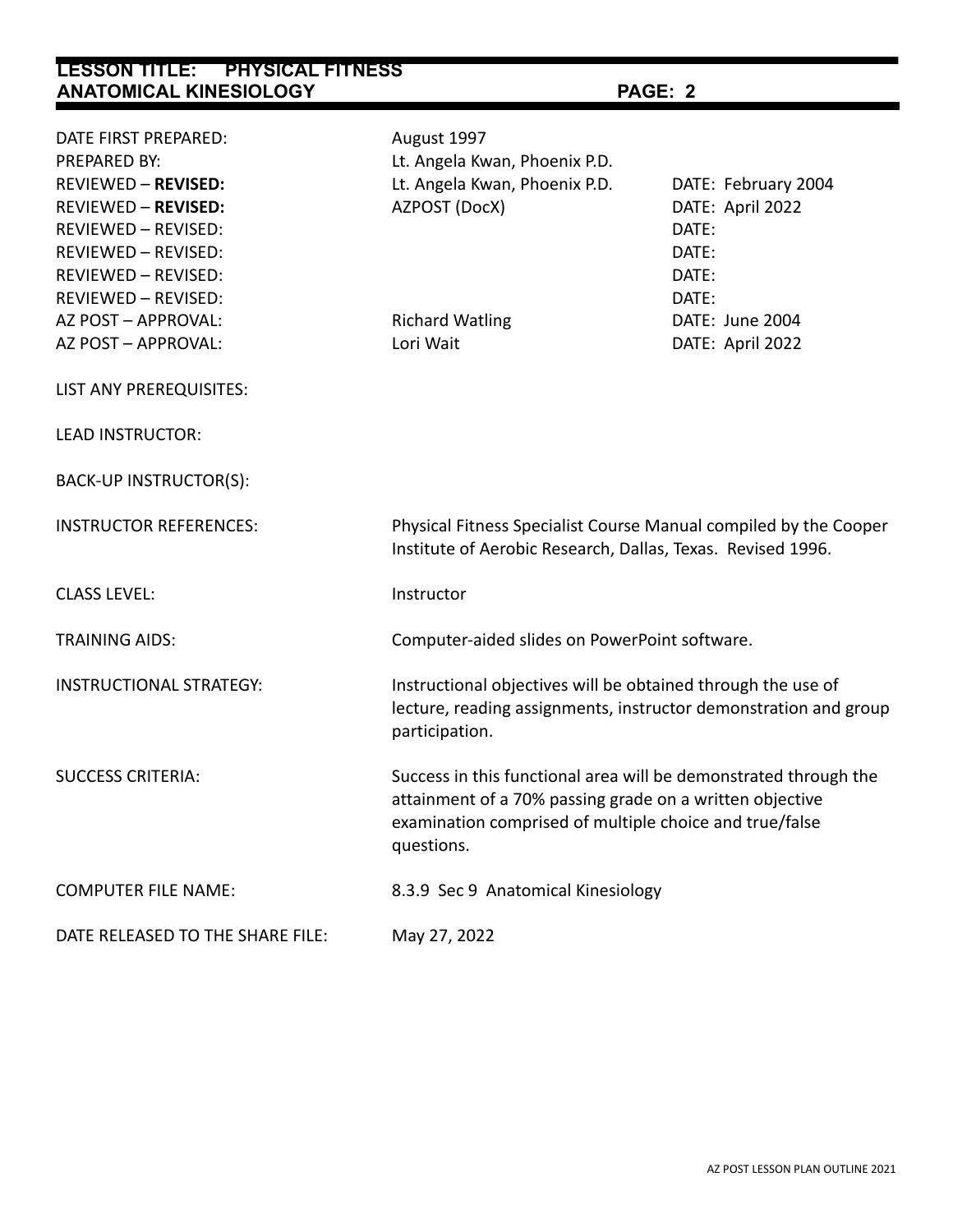#### **I. INTRODUCTION**

- A. Instructor(s) (self) introduction.
- B. Preview of performance objectives.

## **II. DEFINITIONS**

- A. Anatomy the study of structure.
- B. Physiology the study of function.
- C. Kinesiology the study of structure and function of the musculo-skeletal system; the science of human movement.
- D. Biomechanics the in-depth study of the mechanical aspects of kinesiology.

#### **III. THE SKELETAL SYSTEM**

- A. Function.
	- 1. Protection.
	- 2. Support.
	- 3. Red blood cell production.
	- 4. Reservoir.
	- 5. Provides attachments.
- B. Skeletal structure (206 bones total).
	- 1. Axial (80 bones).
		- a. Head.
		- b. Neck.
		- c. Thorax.
		- d. Vertebral column.
	- 2. Appendicular (126 bones).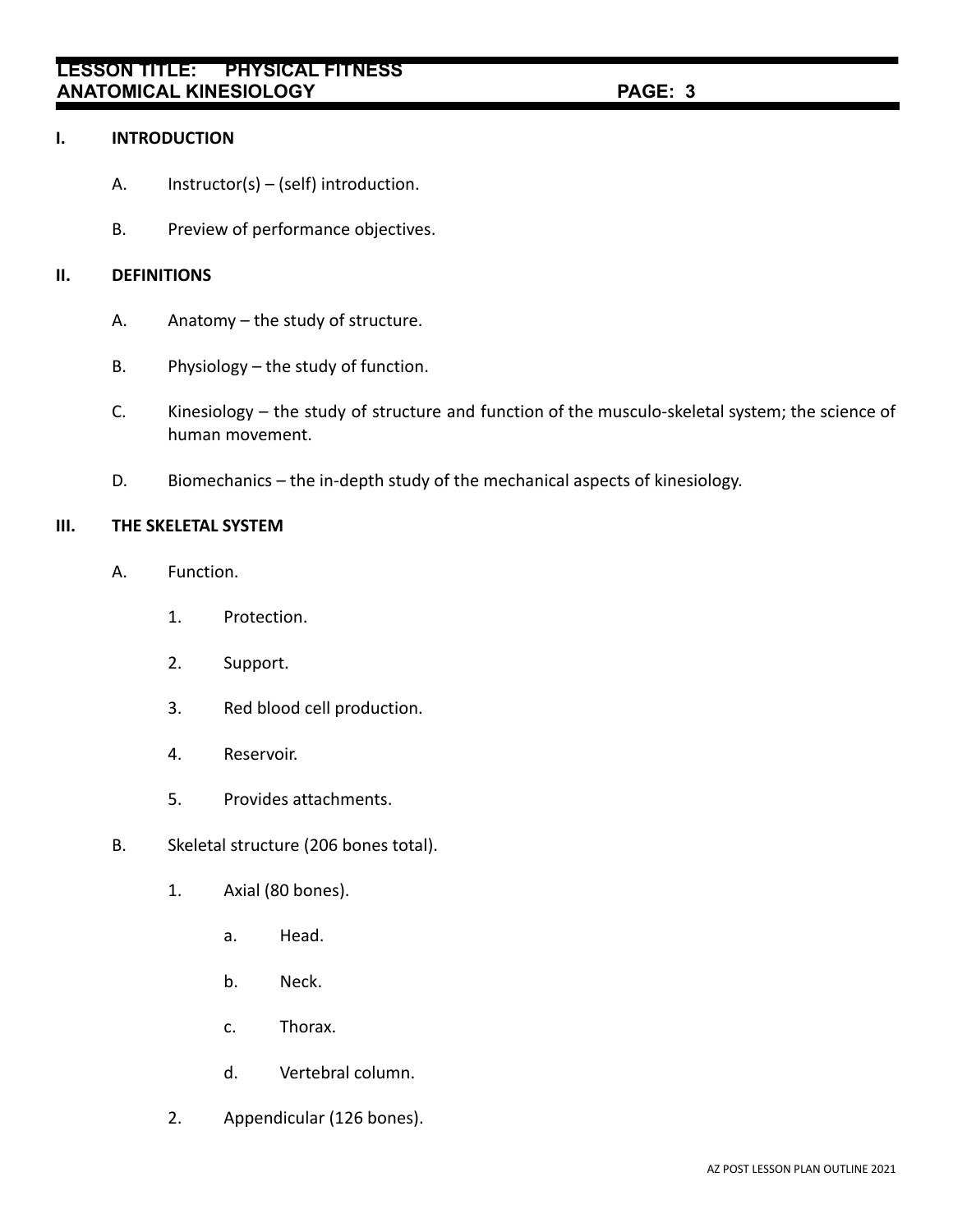- a. Arms.
- b. Legs.
- c. Pelvis.
- C. Vertebral column.
	- 1. Cervical (7 bones).
	- 2. Thoracic (12 bones).
	- 3. Lumbar (5 bones).
	- 4. Sacrum (5 bones fused together).
	- 5. Coccyx (4 bones fused together).

## **IV. PLANES OF MOTION**

- A. Sagittal divides the body into right and left halves.
- B. Frontal divides the body into front and back halves.
- C. Transverse divides the body into top and bottom halves.
- **V. ANATOMICAL DIRECTIONS** (Anatomical position hands are supinated.)
	- A. Anterior front side of the body.
	- B. Posterior back side of the body.
	- C. Superior top end of the body; toward the head.
	- D. Inferior lower end of the body; toward the "tail."
	- E. Proximal closest to the trunk.
	- F. Distal farthest from the trunk.
	- G. Medial toward the middle of the body.
	- H. Lateral away from the middle of the body.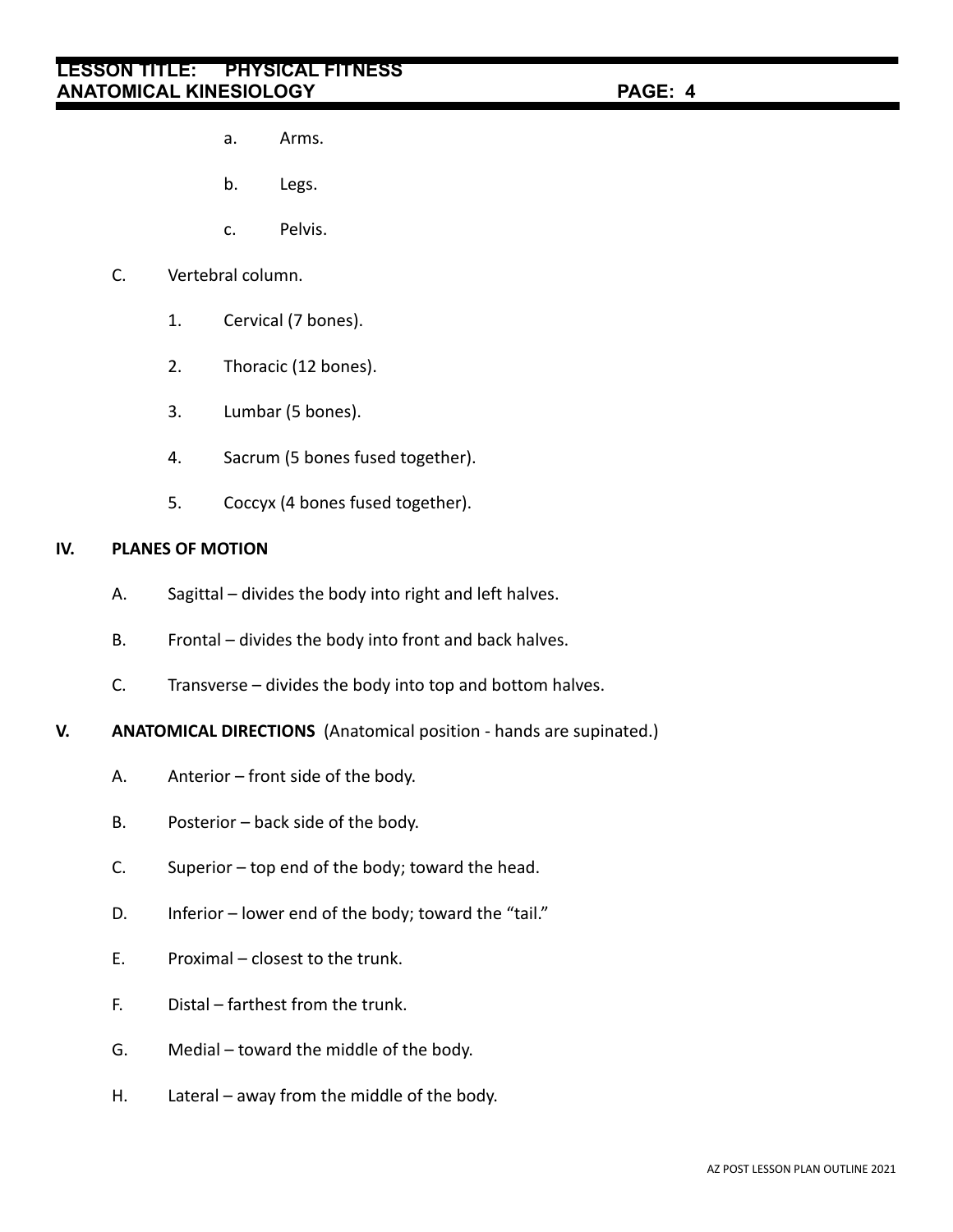#### **VI. MOVEMENT**

- A. Flexion decreases the angle of the joint.
- B. Extension increases the angle of the joint.
- C. Hyperextension past the normal range of extension.
- D. Adduction limb moves toward the middle of the body.
- E. Abduction limb moves away from the body.
- F. Rotation rotary or turning of a part.
- G. Circumduction circular or conical movement of a part.
- H. Pronation palms turned down.
- I. Supination palms turned up.
- J. Elevation lifting or moving to a superior position.
- K. Depression lowering or moving to an inferior position.
- L. Inversion supination of the foot.
- M. Eversion pronation of the foot.
- N. Dorsi flexion lifting the toes of the foot up.
- O. Plantar flexion pointing the toes of the foot down.

### **VII. MUSCULO-SKELETAL SYSTEM**

- A. Three (3) types of muscles:
	- 1. Skeletal.
	- 2. Smooth.
	- 3. Cardiac.
- B. Causes of joint movement:
	- 1. Muscle contraction muscles always pull.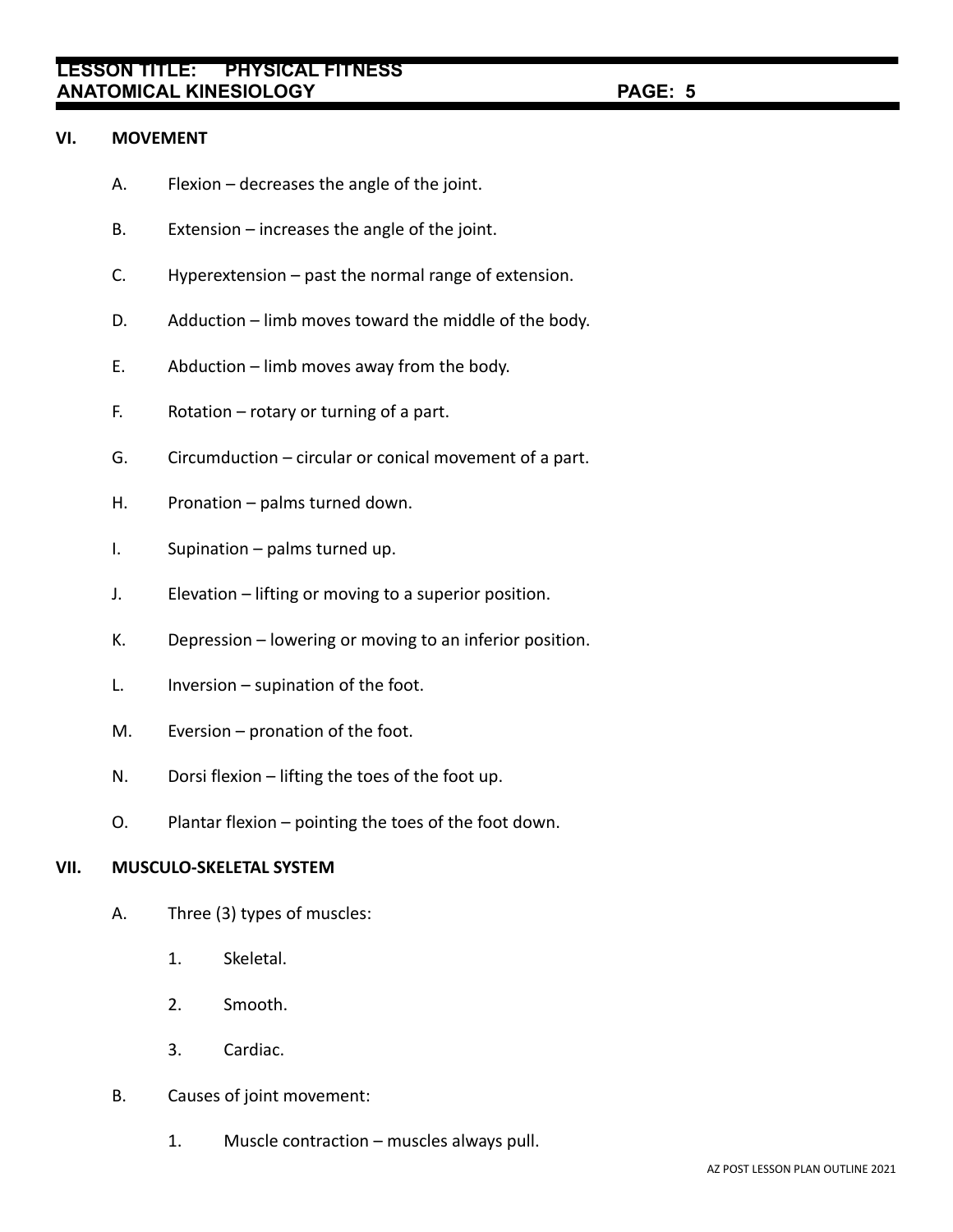- 2. Gravity.
- C. Muscular attachments:
	- 1. Tendons attach muscle to bone.
	- 2. Origin attachment usually at the proximal end.
	- 3. Insertion attachment usually to the distal end.
- D. Muscle composition.
	- 1. Three (3) components.
		- a. Seventy-five percent (75%) water.
		- b. Twenty percent (20%) protein. (Explain sliding filament theory.)
			- i. Actin the thin protein.
			- ii. Myosin the thick protein.
		- c. Five percent (5%) inorganic salts and other stuff.

#### E. Properties of muscle:

- 1. Excitability (or irritability) the ability to receive and respond to a stimulus.
- 2. Contractility (or contractility) the ability to contract or shorten from the resting length.
- 3. Extensibility (or distensibility) the ability of a muscle to "stretch" or be taken past its normal resting length.
- 4. Elasticity the ability of a muscle to return from a stretch to its resting length.
- F. Types of muscular contraction:
	- 1. Isotonic (or dynamic) the muscles shorten or lengthen.
		- a. Concentric muscle contracts and shortens.
		- b. Eccentric muscle is contracting but lengthens. (Explain delayed onset muscle soreness.)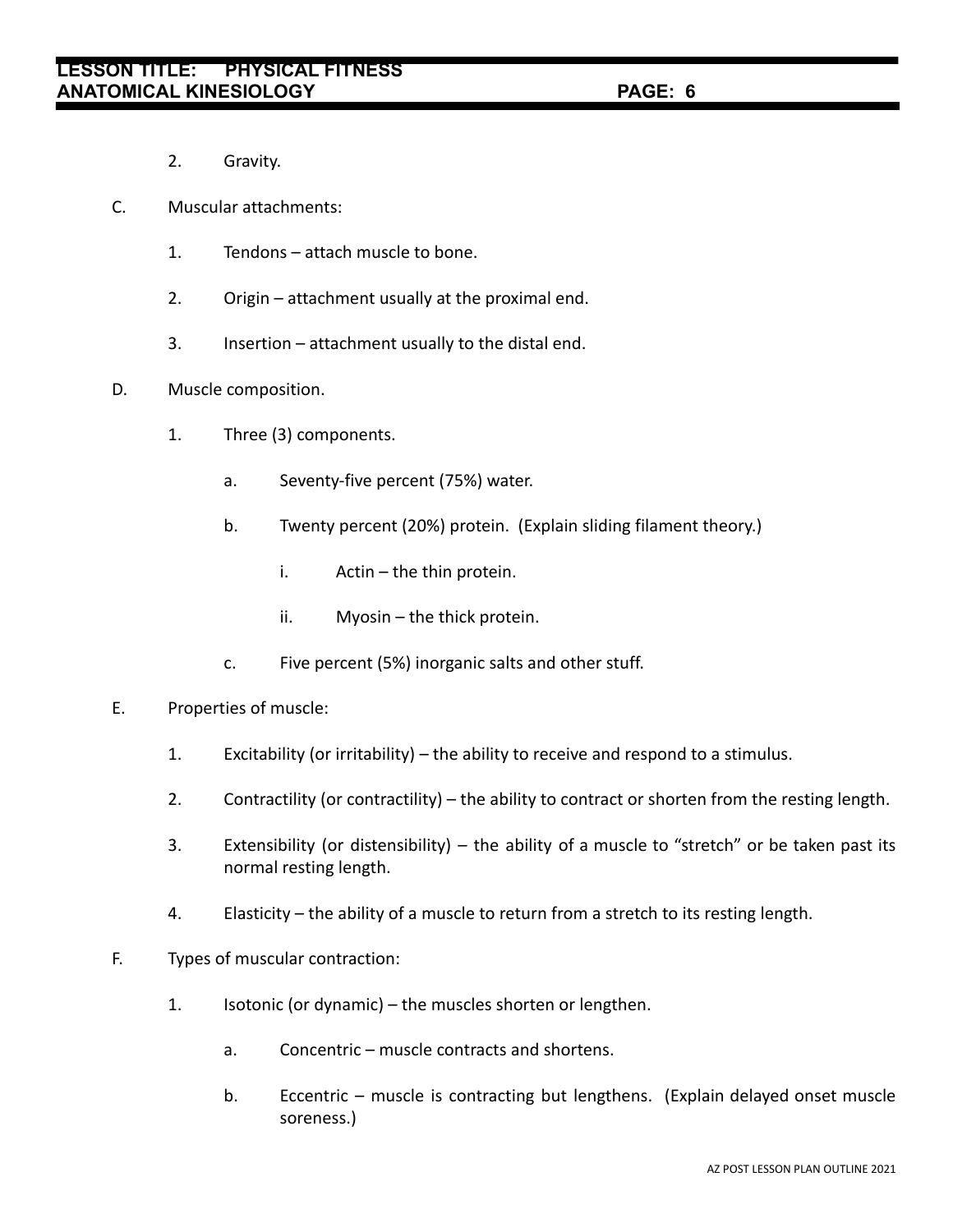- 2. Isometric (or static) force is developed without movement.
- G. Muscle symmetry.
	- 1. Principle of opposition exercising paired muscles.
	- 2. Paired muscles are found on opposite sides of the joint and have opposing functions.
	- 3. Important in developing sound biomechanics.
- H. Roles of muscles:
	- 1. Agonist the primary mover.
	- 2. Antagonist the opposing muscle.
	- 3. Stabilizers hold or fix a joint during movement.
	- 4. Neutralizers prevent unwanted actions through contraction.
- I. Muscular force.
	- 1. Principle of pre-tension when the muscle is stretched to its limit it provides the greatest anatomical force.
	- 2. Principle of angle pull the greatest amount of force can be delivered if the point of attachment is at a right angle to the lever that it is moving.
	- 3. All or none law a muscle fiber will contract to 100% or its ability or it will not contract at all. Strength training develops the ability to recruit more motor units for maximal contraction.
	- 4. Size a larger muscle fiber has a potential for greater force than a small muscle fiber.
	- 5. Location the origin and insertion of muscle attachment will determine the amount of force potential.
- J. Bi-articulate muscles two (2) joint muscles that cross more than one (1) joint and can produce movement around either joint.
- K. Guidelines to sound biomechanics:
	- 1. The neck must remain neutral.
	- 2. The spine must remain neutral.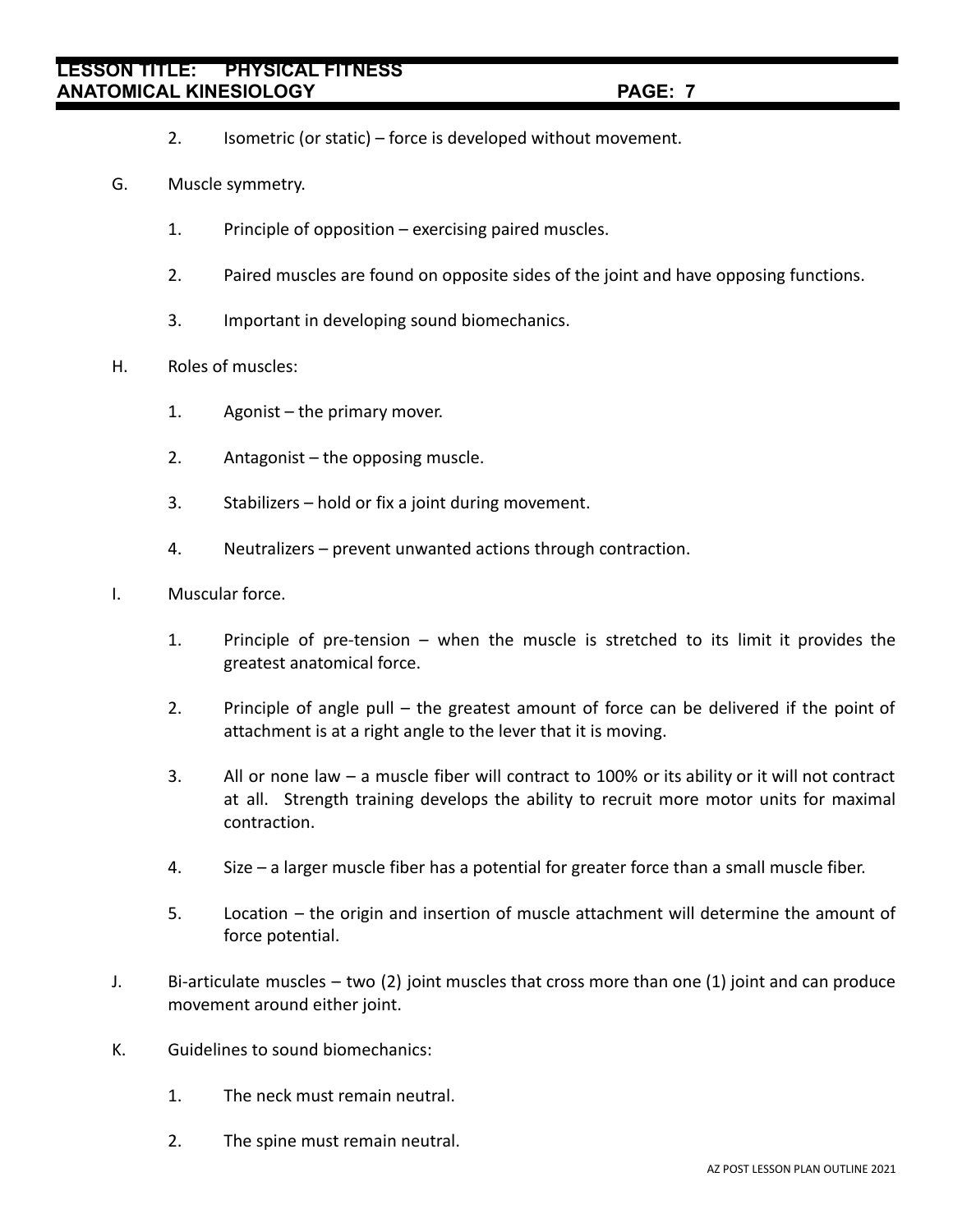- 3. Lift the chest comfortably and naturally adduct shoulder blades.
- 4. Weight-bearing segments should be properly aligned.
- 5. Extension of the weight bearing joints should be easy, not strained, tense or rigid.
- 6. Toes and patellae should point straight forward; knees should be over toes and flexed for support.

#### **VIII. MUSCLES AND THEIR FUNCTIONS**

- A. The elbow and shoulder.
	- 1. Pectoralis Major the chest muscles.
		- a. Adducts the humerus.
		- b. Developmental exercises push-ups, bench press, flys, etc.
	- 2. Rhomboids upper back.
		- a. Adducts the scapula.
		- b. Developmental exercises reverse flys, cable rows, etc.
	- 3. Trapezius "traps"; upper back.
		- a. adducts and rotates the scapula upward.
		- b. Developmental exercises shoulder shrugs, reverse flys, etc.
	- 4. Deltoid shoulder (anterior, posterior, medial).
		- a. Anterior flexes and horizontally adducts the humerus.
		- b. Posterior extends and horizontally abducts the humerus.
		- c. Medial abducts the humerus.
		- d. Developmental exercises military press, incline and flat bench press, rear delt raises, flys, rowing, etc.
	- 5. Latissimus Dorsi middle and lower back.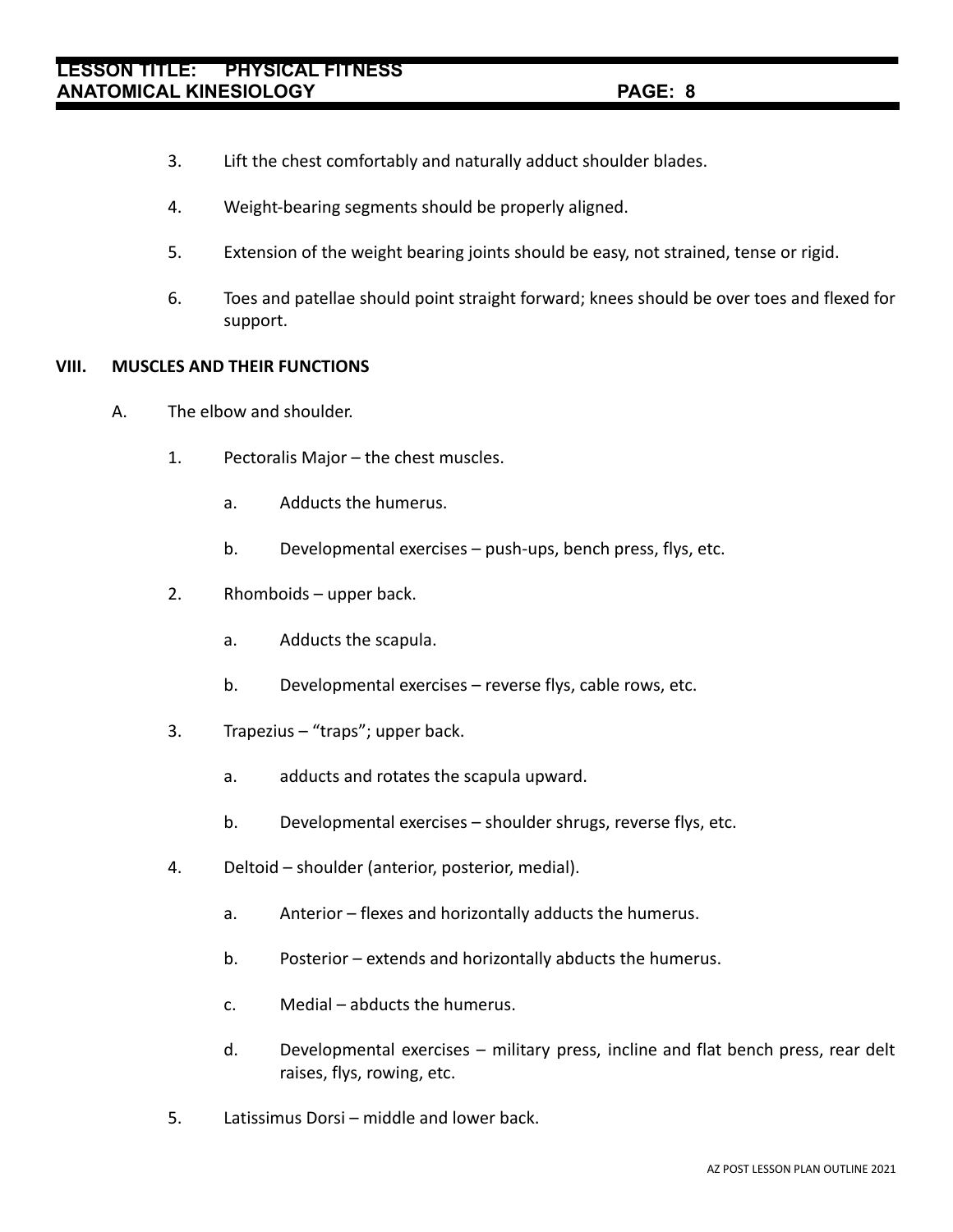- a. Adducts the humerus.
- b. Developmental exercises wide grip pull ups and lat pull downs.
- 6. Biceps Brachii anterior of the upper arm.
	- a. Flexes the elbow.
	- b. Developmental exercises curls, pull-up, chin-ups, etc.
- 7. Triceps Brachii posterior of upper arm.
	- a. Extends the elbow.
	- b. Developmental exercises bench press, dips, triceps extensions, push-ups, etc.
- B. The trunk and hip:
	- 1. Rectus Abdominis the entire length of the stomach.
		- a. Flexes and laterally flexes the spine.
		- b. Developmental exercises sit-ups and crunches.
	- 2. Transverse Abdominis (lays horizontally behind the rectus abdominis).
		- a. No action in lateral trunk flexion; acts like a girdle to flatten abdominal wall and assists in expiration.
		- b. Obliques (external and internal) wraps around the trunk.
		- c. External runs downward and medially.
		- d. Internal runs upward and medially.
		- e. Flexes and rotates the spine.
		- f. Developmental exercises side bends and knee-to-elbow sit ups.
	- 3. Erector Spinae consists of the iliocostalis, longissimus, and spinalis.
		- a. Extends and hyper-extends the spine.
		- b. Developmental exercises back extensions, "good mornings."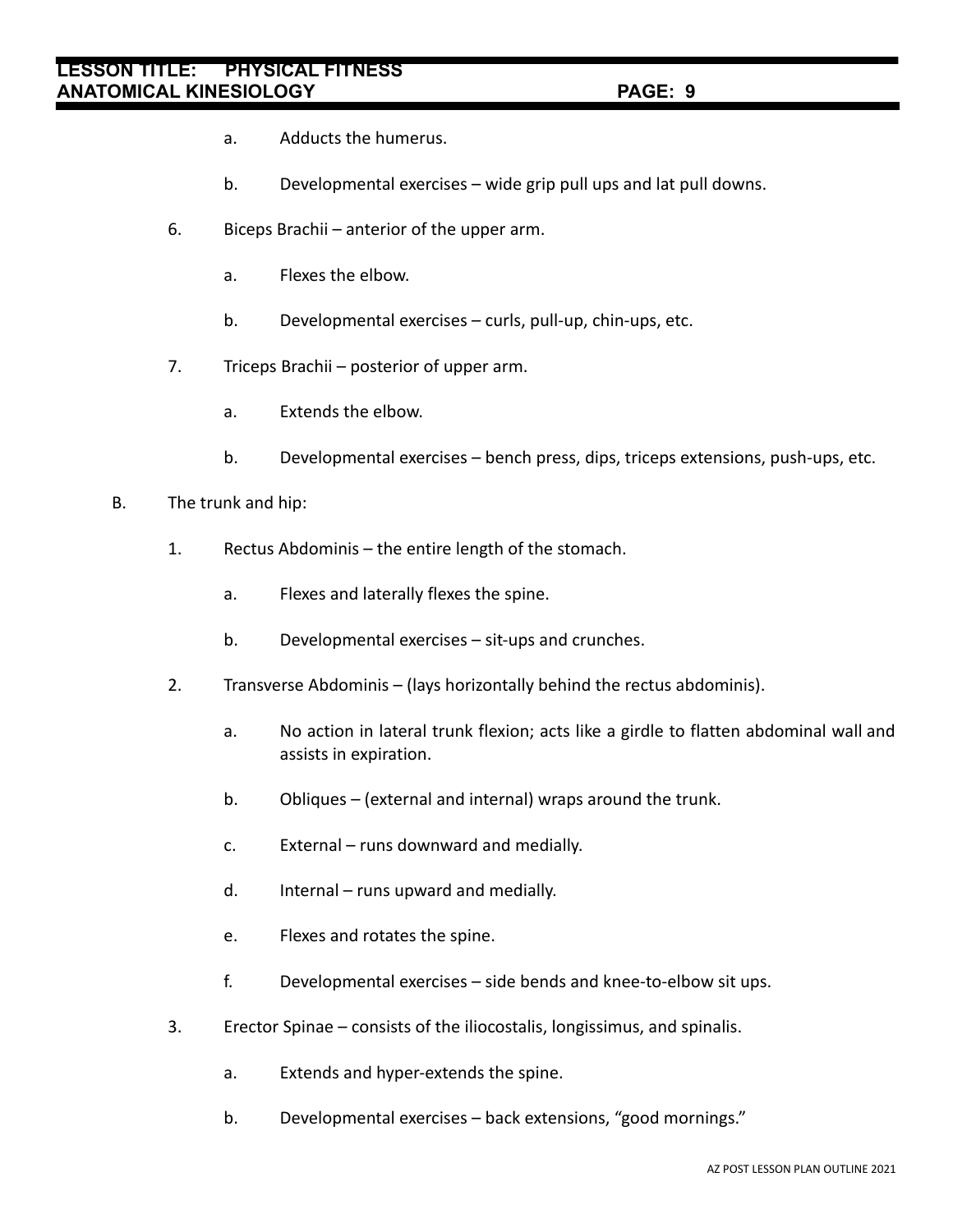- 4. Iliopsoas crosses hip primarily spanning the lumbar region.
	- a. Flexes hip.
	- b. Developmental exercises full bent knee sit-ups, running, walking, etc.
- 5. Gluteus Maximus buttocks.
	- a. Extends and hyper-extends hips.
	- b. Developmental exercises hip extension, half squat, leg press, etc.
- C. The knee and ankle:
	- 1. Rectus Femoris front of thigh.
		- a. Flexes hip and extends knee.
		- b. Developmental exercises running, knee extension and leg press.
	- 2. Vastus Intermedius front of thigh (middle, underneath femoris).
		- a. Extends knee.
		- b. Developmental exercises squats, knee extension and leg press.
	- 3. Vastus Lateralis front of thigh (lateral).
		- a. Extends knee.
		- b. Developmental exercises squats, knee extension and leg press.
	- 4. Vastus Medialis front of thigh (medial).
		- a. Extends knee.
		- b. Developmental exercises squats, knee extension and leg press.
	- 5. Biceps Femoris back of thigh (lateral).
		- a. Extends and hyper-extends the hip and flexes the knee.
		- b. Developmental exercises running and leg curls.
	- 6. Semitendinosus back of thigh (middle).